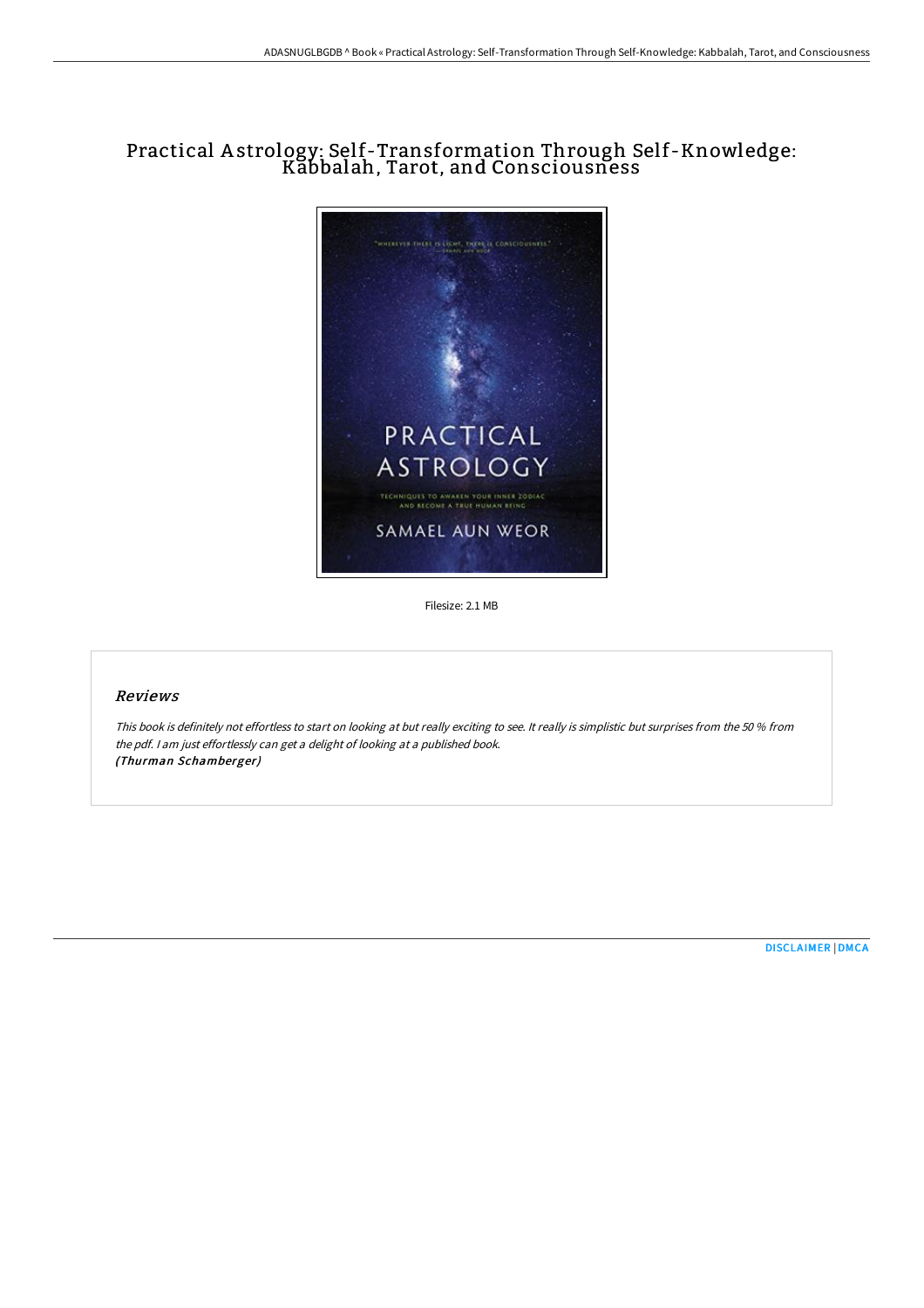#### PRACTICAL ASTROLOGY: SELF-TRANSFORMATION THROUGH SELF-KNOWLEDGE: KABBALAH, TAROT, AND CONSCIOUSNESS



To get Practical Astrology: Self-Transformation Through Self-Knowledge: Kabbalah, Tarot, and Consciousness eBook, please refer to the hyperlink below and download the document or have accessibility to other information which might be related to PRACTICAL ASTROLOGY: SELF-TRANSFORMATION THROUGH SELF-KNOWLEDGE: KABBALAH, TAROT, AND CONSCIOUSNESS book.

Glorian Publishing. Paperback. Condition: New. 250 pages. Dimensions: 8.9in. x 7.0in. x 0.6in.In this practical and straight-forward guide to Astrology, one of the oldest sciences in existence, Samael Aun Weor explains how to transform your daily life towards the acquisition of knowledge of your true nature, whose result is spiritual elevation, the emergence of natural wisdom, and a deep and pervasive love for humanity. Completely discarding complicated charts and memorization, one has only to rely on the Innermost Being: that divine Star at the heart of our existence. By awakening our consciousness, we experience directly our intimate relationship with our inner cosmos, who is but a reflection of the cosmos around us. That is why the ancient oracle proclaimed, Man, know thyself, and thou shalt know the universe and its Gods! This edition contains three books in its covers: Zodiacal Course, Esoteric Treatise of Hermetic Astrology and The Manual of Practical Magic. In the first two books, Samael Aun Weor gives a complete discourse on the nature of Astrology. In todays world, the true nature and application of this science has been forgotten completely. In these works, Samael Aun Weor sheds the light of wisdom upon a science that is as ancient as the universe. In the third book, Samael Aun Weor gives the secrets of Theurgy, White Magic, which is the science of influencing natures phenomena in the internal and external worlds under the guidance of Divine Will and Intelligence. The author writes: The planets move, evolve and progress within the consciousness. The sidereal temples are within the consciousness. The human being is a zodiac and the zodiacal belt is within the consciousness. The ten Sephiroth of Kabbalah are the solar system. The seven inferior Sephiroth are the seven planets, and the crown formed by Kether, Chokmah and Binah,...

h Read Practical Astrology: [Self-Transformation](http://albedo.media/practical-astrology-self-transformation-through-.html) Through Self-Knowledge: Kabbalah, Tarot, and Consciousness **Online** 

**Download PDF Practical Astrology: [Self-Transformation](http://albedo.media/practical-astrology-self-transformation-through-.html) Through Self-Knowledge: Kabbalah, Tarot, and** Consciousness